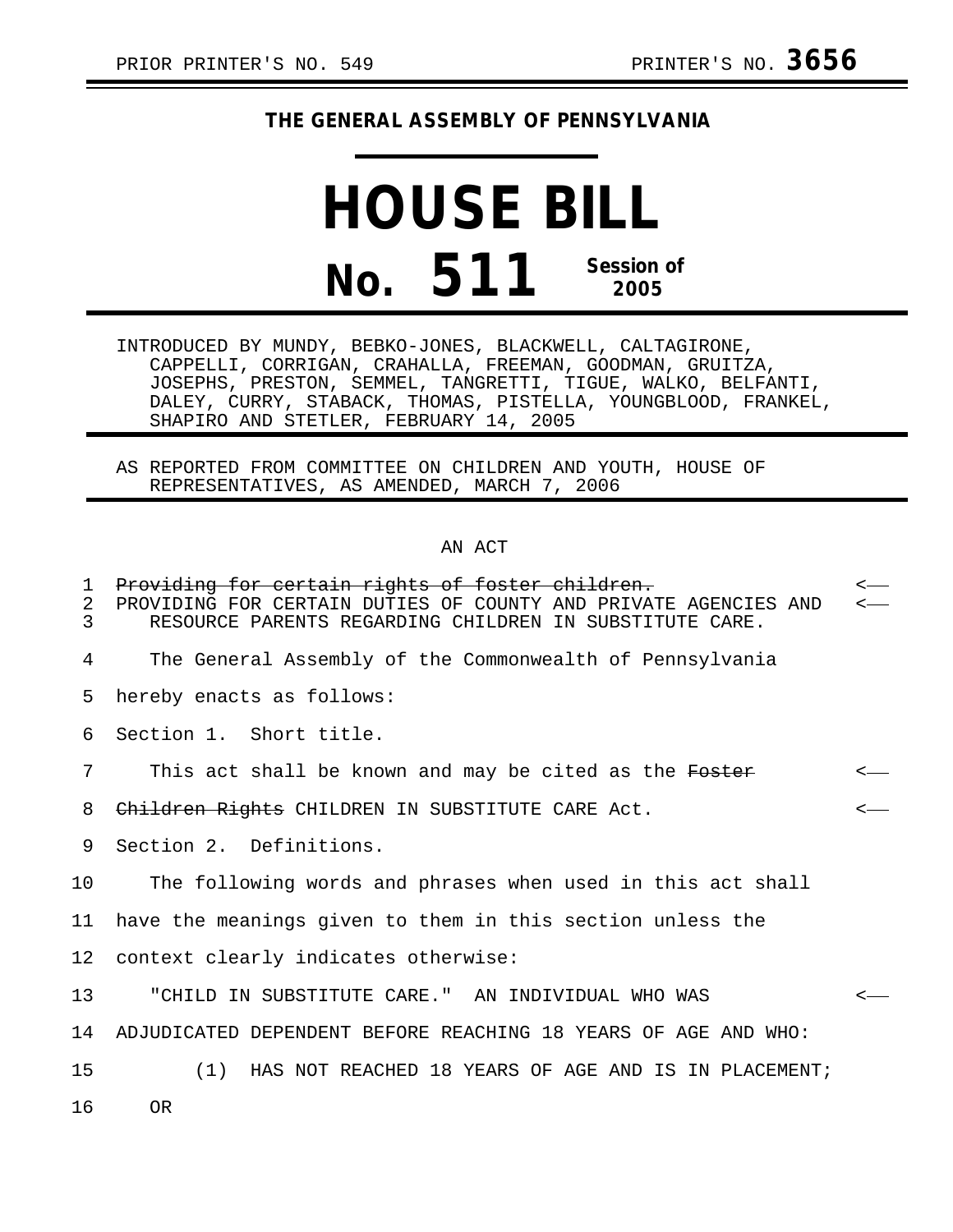1 (2) IS IN PLACEMENT AFTER REACHING 18 YEARS OF AGE AND 2 WHILE ENGAGED IN A COURSE OF INSTRUCTION OR TREATMENT 3 REQUESTS THE COURT TO RETAIN JURISDICTION UNTIL THE COURSE OF 4 INSTRUCTION OR TREATMENT IS COMPLETED,

5 BUT IN NO EVENT SHALL THE INDIVIDUAL REMAIN IN A COURSE OF 6 INSTRUCTION OR TREATMENT AFTER REACHING 21 YEARS OF AGE.

7 "County agency." A county children and youth social service 8 agency established pursuant to section 405 of the act of June 9 24, 1937 (P.L.2017, No.396), known as the County Institution 10 District Law, or its successor, and supervised by the Department 11 of Welfare under Article IX of the act of June 13, 1967 (P.L.31, 12 No.21), known as the Public Welfare Code.

13 "Foster parent." An individual responsible for providing < 14 foster family care to a child placed by a foster family care 15 agency.

16 "Members of children and youth services team." The term 17 includes caseworkers, court appointed special advocates and 18 quardians ad litem.

19 "Private agency." A children and youth social service agency 20 subject to the requirements of 55 Pa. Code Ch. 3680 (relating to 21 administration and operation of a children and youth social 22 service agency).

23 Section 3. Rights of foster children.

24 A foster child has the following rights:

25  $(1)$  To be treated with fairness, dignity and respect and 26 to not be discriminated against because of race, color, 27 religion, disability, sexual orientation, national origin, 28 age or gender. 29  $(2)$  To be free from harassment, corporal punishment,

30 unreasonable restraint and physical, sexual, emotional and 20050H0511B3656 - 2 -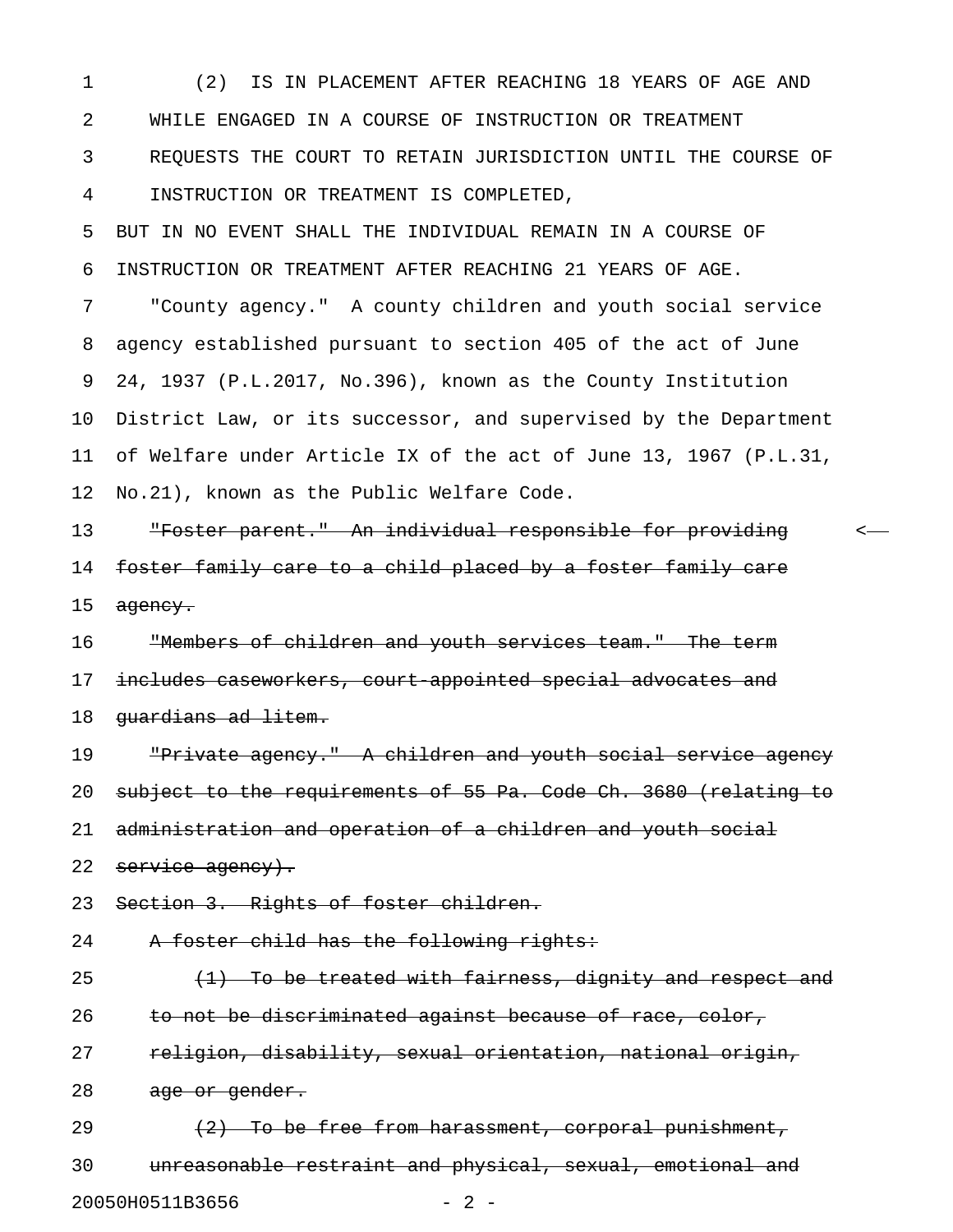1 other abuse.

| 2  | (3) To live in a safe, healthy and comfortable home.          |
|----|---------------------------------------------------------------|
| 3  | (4) To be properly nourished and clothed with clothing        |
| 4  | that is clean, seasonal and age and gender appropriate.       |
| 5  | (5) To receive medical, dental, vision, mental health,        |
| 6  | behavioral health and drug and alcohol abuse and addiction    |
| 7  | services that respond to the child's needs.                   |
| 8  | (6) To be free from unreasonable searches of personal         |
| 9  | belongings and mail, including electronic mail, and to be     |
| 10 | free to make and receive confidential telephone calls as      |
| 11 | reasonable under the circumstances unless otherwise provided  |
| 12 | $by$ law.                                                     |
| 13 | (7) Provided that the child is given contact information      |
| 14 | and a means of communication, to be permitted to visit with   |
| 15 | and contact family members consistent with the family service |
| 16 | plan, unless otherwise prohibited by court order and to       |
|    |                                                               |
| 17 | contact the child's attorney and members of the child's       |
| 18 | children and youth services team.                             |
| 19 | (8) To be permitted to participate in religious               |
| 20 | observances and activities and attend religious services of   |
| 21 | the child's preference or the religion of the child's family  |
| 22 | of origin or culture as may be reasonably accommodated, or to |
| 23 | refrain from such religious practices.                        |
| 24 | To maintain and reflect the child's culture as may            |
| 25 | be reasonably accommodated.                                   |
| 26 | (10) To receive an appropriate education consistent with      |
| 27 | the laws of this Commonwealth, including the right to have    |
| 28 | the opportunity to participate in extracurricular, cultural   |
| 29 | and personal enrichment activities that are reasonably        |
| 30 | available and accommodated and consistent with the child's    |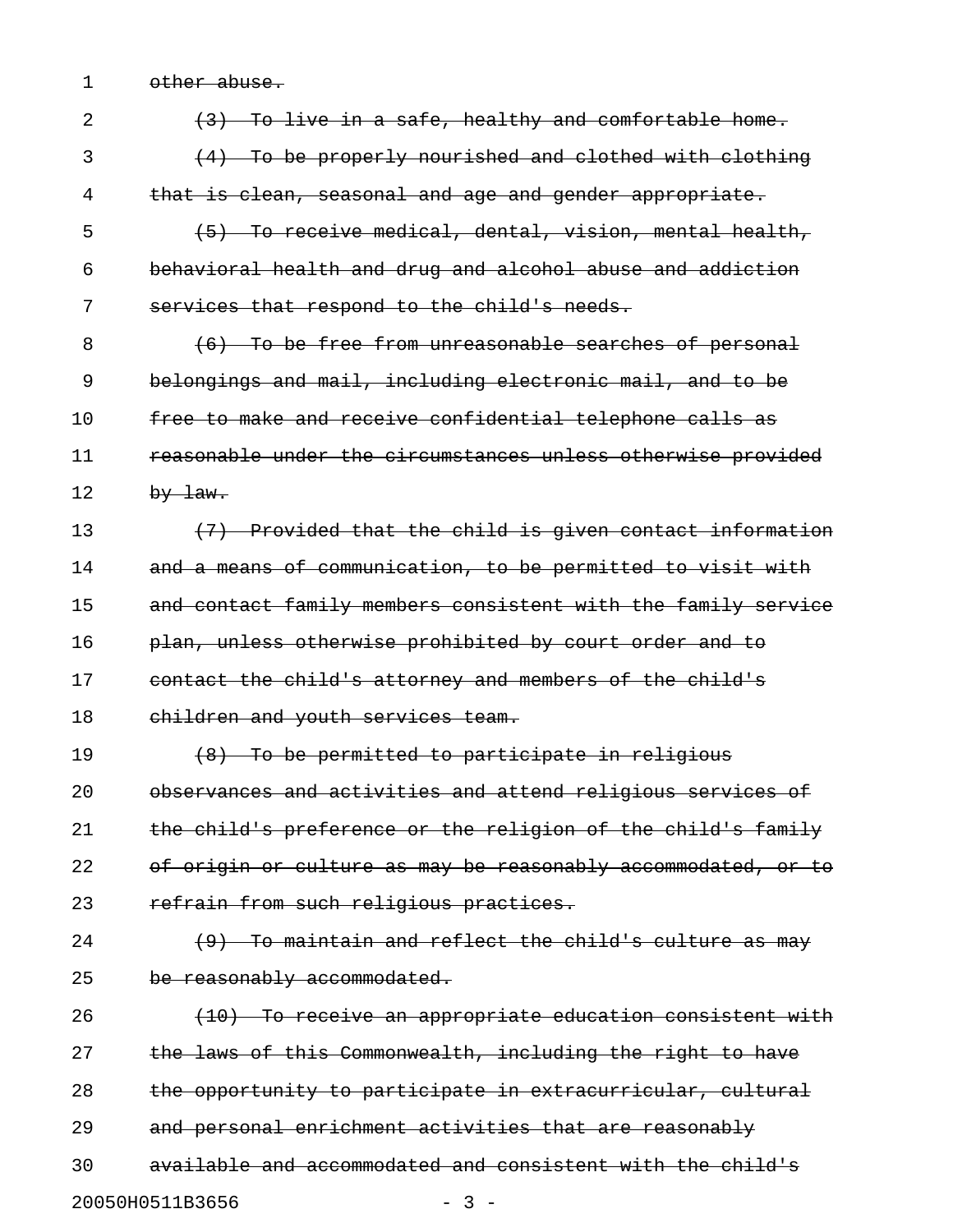1 age and developmental level.

| 2  | (11) To work and develop job skills at an age-                |
|----|---------------------------------------------------------------|
| 3  | appropriate level, consistent with the laws of this           |
| 4  | Commonwealth and as may be reasonably accommodated and to     |
| 5  | receive appropriate life skills training to prepare for       |
| 6  | independent living.                                           |
| 7  | $(12)$ To attend court hearings relating to the child's       |
| 8  | case and to have the opportunity to be heard.                 |
| 9  | $(13)$ To be permitted to contribute to and receive           |
| 10 | information about the family service plan, including changes  |
| 11 | to the plan, and to review the case plan itself if the child  |
| 12 | is at least 14 years of age.                                  |
| 13 | (14) To have confidentiality maintained consistent with       |
| 14 | the laws of this Commonwealth.                                |
| 15 | (15) To have any kinship resource or previous foster          |
| 16 | parent of the child be considered as the preferred placement  |
| 17 | resource if such placement is consistent with the best        |
| 18 | interest of the child and the needs of other children in the  |
| 19 | kinship residence or foster parent's home.                    |
| 20 | (16) If the child has a child of his own to be permitted      |
| 21 | to exercise parental and decision making authority over his   |
| 22 | own child and to reside with his own child if appropriate and |
| 23 | as may be reasonably accommodated unless prohibited by order  |
| 24 | of court.                                                     |
| 25 | $(17)$ To have the opportunity to contact the Department      |
| 26 | of Public Welfare confidentially and to make complaints       |
| 27 | regarding alleged violations of the child's rights and to be  |
| 28 | free from harassment and retaliation regarding such actions.  |
| 29 | Section 4. Copy of rights to be provided.                     |
| 30 | A county agency or private agency shall provide a copy of the |
|    | 20050H0511B3656<br>- 4 -                                      |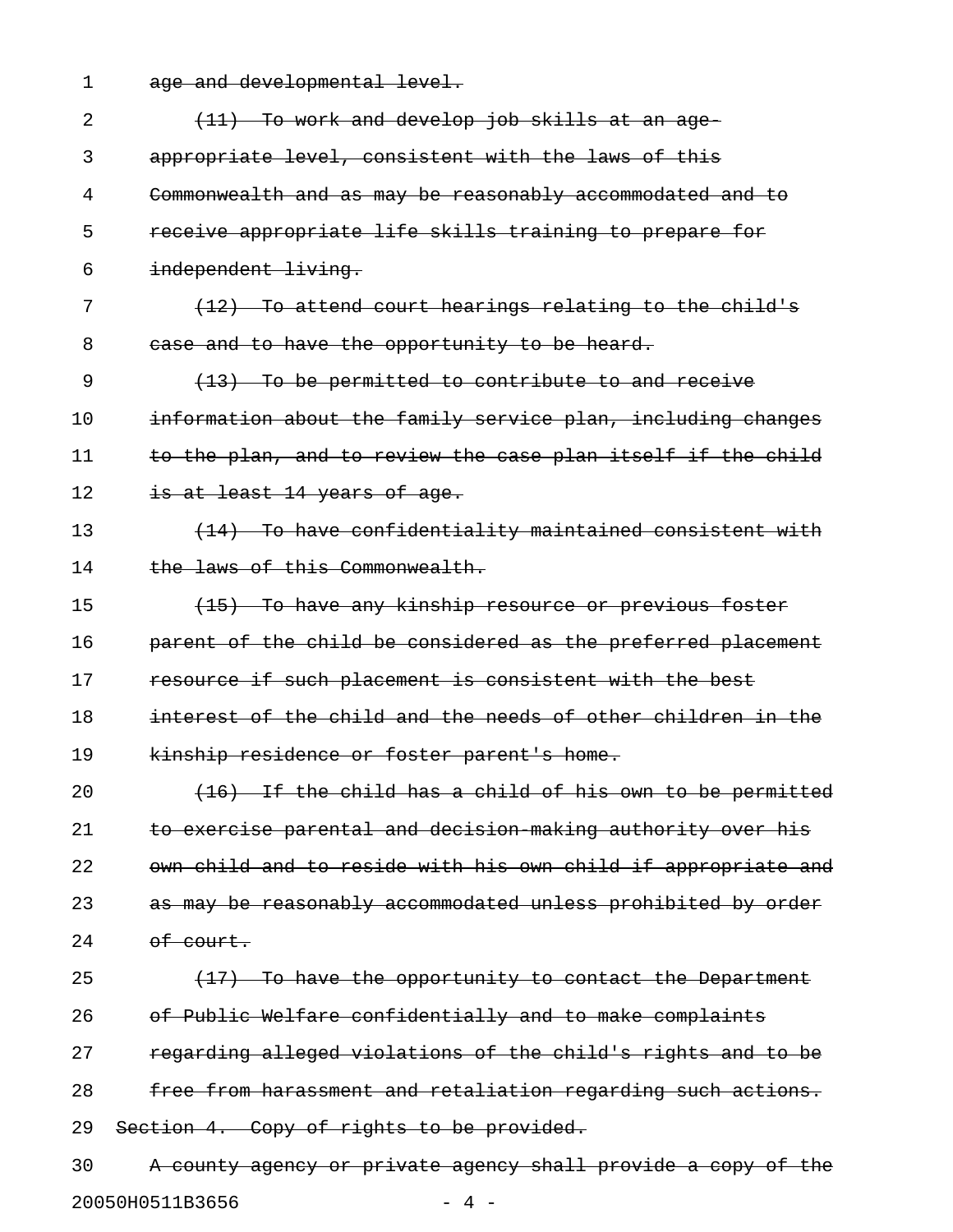1 rights enumerated in this act to each foster child and foster

2 parent to whom they provide services.

3 "MEMBERS OF AN INTEGRATED CHILDREN'S SERVICES PLANNING TEAM." < 4 THE TERM INCLUDES THE PUBLIC AND PRIVATE CHILDREN AND YOUTH 5 CASEWORKER, JUVENILE PROBATION OFFICER, MENTAL HEALTH 6 CASEWORKER, MENTAL RETARDATION CASEWORKER AND ANY OTHER 7 INDIVIDUAL WHO IS CONSIDERED TO BE A PART OF A SERVICE PLANNING 8 TEAM SPECIFIC TO A CHILD.

9 "PRIVATE AGENCY." A CHILDREN AND YOUTH SOCIAL SERVICE AGENCY 10 SUBJECT TO THE REQUIREMENTS OF 55 PA. CODE CH. 3680 (RELATING TO 11 ADMINISTRATION AND OPERATION OF A CHILDREN AND YOUTH SOCIAL 12 SERVICE AGENCY).

13 "RELATIVE." AN INDIVIDUAL WHO IS AT LEAST 21 YEARS OF AGE 14 AND RELATED WITHIN THE THIRD DEGREE OF CONSANGUINITY OR AFFINITY 15 TO THE PARENT OR STEPPARENT OF A CHILD.

16 "RESOURCE FAMILY." A FAMILY THAT PROVIDES TEMPORARY FOSTER 17 OR KINSHIP CARE FOR A CHILD WHO NEEDS OUT-OF-HOME PLACEMENT AND 18 THAT MAY EVENTUALLY PROVIDE PERMANENCY FOR THE CHILD, INCLUDING 19 AS AN ADOPTIVE FAMILY.

20 "UNREASONABLE RESTRAINT." CONTROLLING BEHAVIOR OR 21 RESTRICTING MOVEMENT THROUGH THE APPLICATION OF PHYSICAL, 22 MECHANICAL OR CHEMICAL INTERVENTION NOT USED FOR COERCION OR 23 PUNISHMENT, EXCEPT FOR SITUATIONS REQUIRING EMERGENCY SAFETY 24 INTERVENTIONS TO PREVENT HARM TO SELF OR TO OTHERS WHERE LESS 25 RESTRICTIVE ALTERNATIVES HAVE FAILED.

26 SECTION 3. CHILDREN IN SUBSTITUTE CARE.

27 COUNTY AND PRIVATE AGENCIES AND RESOURCE PARENTS SHALL 28 PROVIDE THE FOLLOWING TO A CHILD IN SUBSTITUTE CARE:

29 (1) TREATMENT WITH FAIRNESS, DIGNITY AND RESPECT AND 30 FREEDOM FROM DISCRIMINATION BECAUSE OF RACE, COLOR, RELIGION, 20050H0511B3656 - 5 -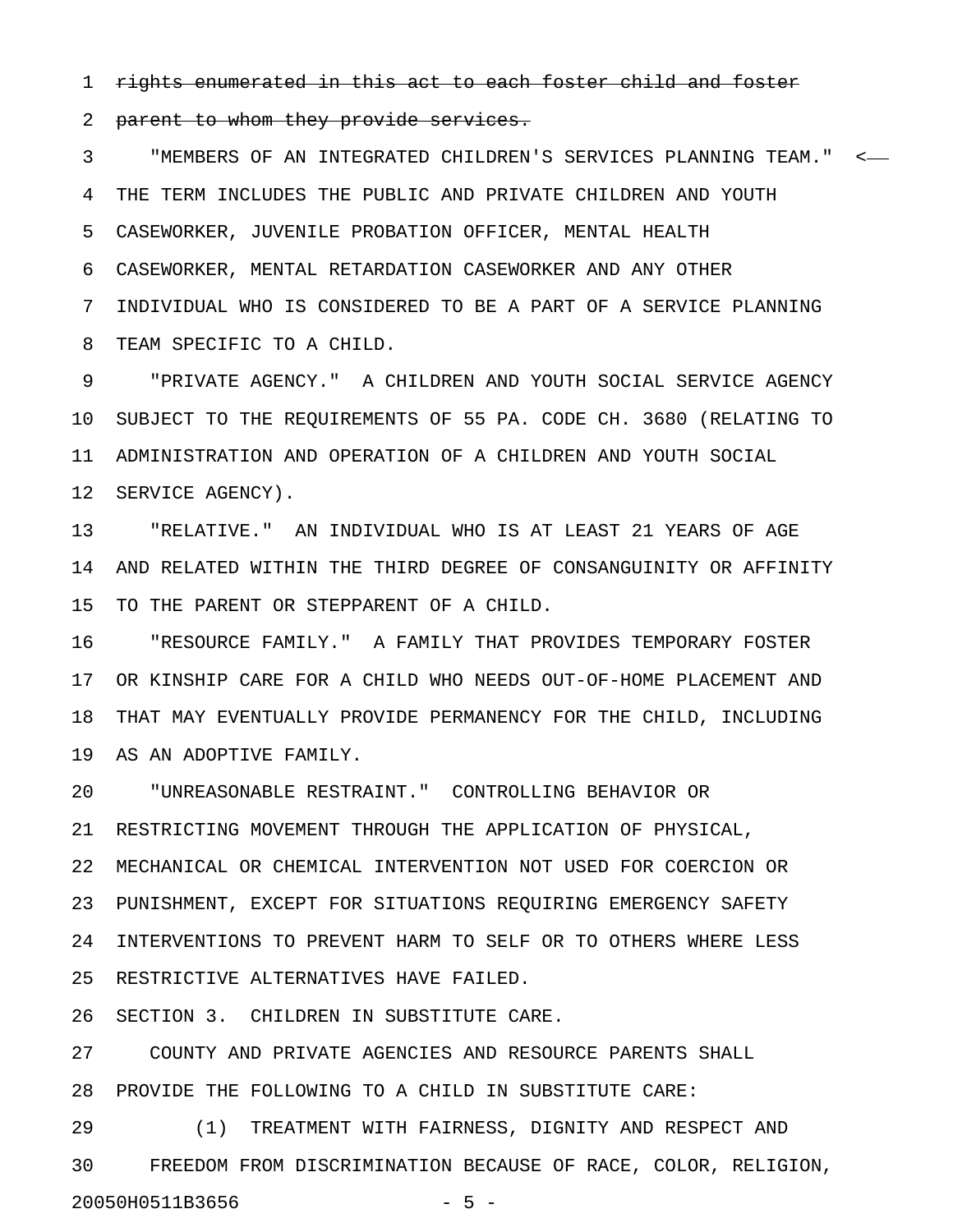1 DISABILITY, SEXUAL ORIENTATION, NATIONAL ORIGIN, AGE OR 2 GENDER.

3 (2) FREEDOM FROM HARASSMENT, CORPORAL PUNISHMENT, 4 UNREASONABLE RESTRAINT AND PHYSICAL, SEXUAL, EMOTIONAL AND 5 OTHER ABUSE.

6 (3) ABILITY TO LIVE IN THE LEAST RESTRICTIVE, MOST 7 FAMILY-LIKE SETTING THAT IS SAFE, HEALTHY, COMFORTABLE AND 8 MEETS THE CHILD'S NEEDS.

9 (4) PROPER NOURISHMENT AND CLOTHING THAT IS CLEAN, 10 SEASONAL AND AGE AND GENDER APPROPRIATE.

11 (5) MEDICAL, DENTAL, VISION, MENTAL HEALTH, BEHAVIORAL 12 HEALTH AND DRUG AND ALCOHOL ABUSE AND ADDICTION SERVICES 13 CONSISTENT WITH THE LAWS OF THE COMMONWEALTH AND FOR WHICH 14 THE CHILD QUALIFIES.

15 (6) FREEDOM FROM UNREASONABLE SEARCHES OF PERSONAL 16 BELONGINGS AND MAIL, INCLUDING ELECTRONIC MAIL, AND FREEDOM 17 TO MAKE AND RECEIVE CONFIDENTIAL TELEPHONE CALLS AS 18 REASONABLE UNDER THE CIRCUMSTANCES UNLESS OTHERWISE PROVIDED 19 BY LAW OR WHEN THERE IS REASON TO BELIEVE THAT THE CHILD MAY 20 BE IN DANGER OF BEING HARMED BY AN INDIVIDUAL COMMUNICATING 21 WITH THE CHILD THROUGH POSTAL MAIL, ELECTRONIC MAIL OR 22 TELEPHONE CALLS.

23 (7) PERMISSION TO VISIT AND HAVE CONTACT WITH FAMILY 24 MEMBERS, INCLUDING SIBLINGS, AS FREQUENTLY AS POSSIBLE 25 CONSISTENT WITH THE FAMILY SERVICE PLAN AND THE CHILD'S 26 PERMANENCY PLAN, UNLESS PROHIBITED BY COURT ORDER.

27 (8) ABILITY TO CONTACT THE CHILD'S GUARDIAN AD LITEM, 28 ATTORNEY OR COURT-APPOINTED SPECIAL ADVOCATE AND MEMBERS OF 29 THE INTEGRATED CHILDREN'S SERVICES PLANNING TEAM.

30 (9) MAINTAIN AND REFLECT THE CHILD'S CULTURE AS MAY BE 20050H0511B3656 - 6 -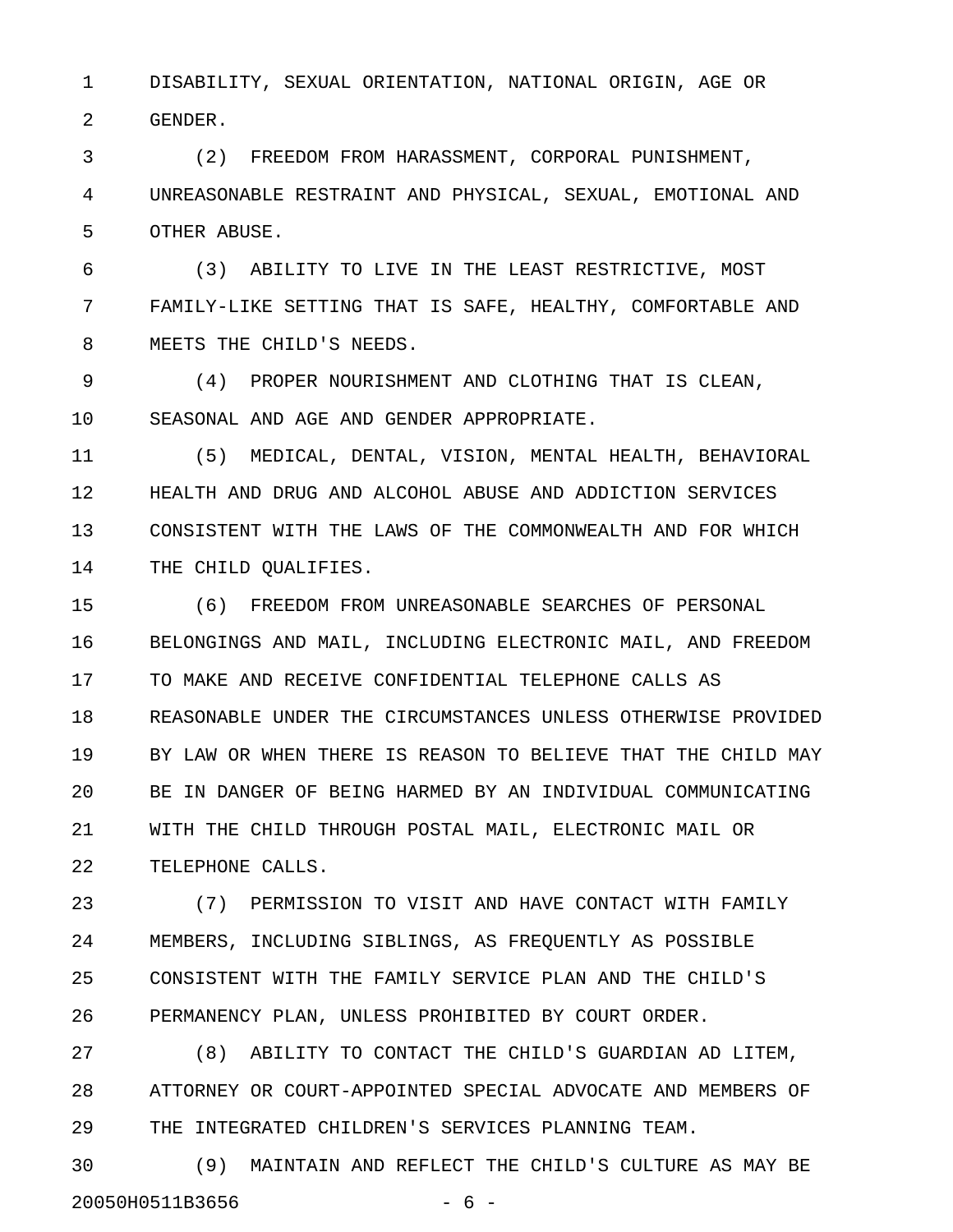1 REASONABLY ACCOMMODATED.

2 (10) AN APPROPRIATE EDUCATION CONSISTENT WITH THE LAWS 3 OF THIS COMMONWEALTH, INCLUDING THE OPPORTUNITY TO 4 PARTICIPATE IN CULTURALLY APPROPRIATE EXTRACURRICULAR AND 5 CULTURAL AND PERSONAL ENRICHMENT ACTIVITIES THAT ARE 6 REASONABLY AVAILABLE AND ACCOMMODATED AND CONSISTENT WITH THE 7 CHILD'S AGE AND DEVELOPMENTAL LEVEL.

8 (11) ABILITY TO WORK AND DEVELOP JOB SKILLS AT AN AGE-9 APPROPRIATE LEVEL, CONSISTENT WITH THE LAWS OF THIS 10 COMMONWEALTH AND AS MAY BE REASONABLY ACCOMMODATED.

11 (12) ABILITY TO RECEIVE APPROPRIATE LIFE SKILLS TRAINING 12 TO PREPARE FOR INDEPENDENT LIVING AS CONSISTENT WITH THE LAWS 13 OF THIS COMMONWEALTH.

14 (13) NOTIFICATION OF AND ABILITY TO ATTEND COURT 15 HEARINGS RELATING TO THE CHILD'S CASE AND TO HAVE THE 16 OPPORTUNITY TO BE HEARD.

17 (14) CONTRIBUTE AND RECEIVE INFORMATION ABOUT THE FAMILY 18 SERVICE PLAN AND CHILD'S PERMANENCY PLAN AND REVIEW THOSE 19 PLANS IF THE CHILD IS AT LEAST 14 YEARS OF AGE.

20 (15) CONFIDENTIALITY MAINTAINED CONSISTENT WITH THE LAWS 21 OF THIS COMMONWEALTH.

22 (16) PROVIDE FIRST CONSIDERATION TO PLACEMENT WITH 23 RELATIVES, INCLUDING SIBLINGS. IN THE ABSENCE OF RELATIVES, 24 TO HAVE ANY KINSHIP RESOURCE BE CONSIDERED AS THE PREFERRED 25 PLACEMENT RESOURCE IF SUCH PLACEMENT IS CONSISTENT WITH THE 26 BEST INTEREST OF THE CHILD AND THE NEEDS OF OTHER CHILDREN IN 27 THE KINSHIP RESIDENCE.

28 (17) CONSIDER ANY PREVIOUS RESOURCE FAMILY AS THE 29 PREFERRED PLACEMENT RESOURCE, IF RELATIVE AND KINSHIP 30 RESOURCES ARE UNAVAILABLE AND THE PLACEMENT RESOURCE IS 20050H0511B3656 - 7 -